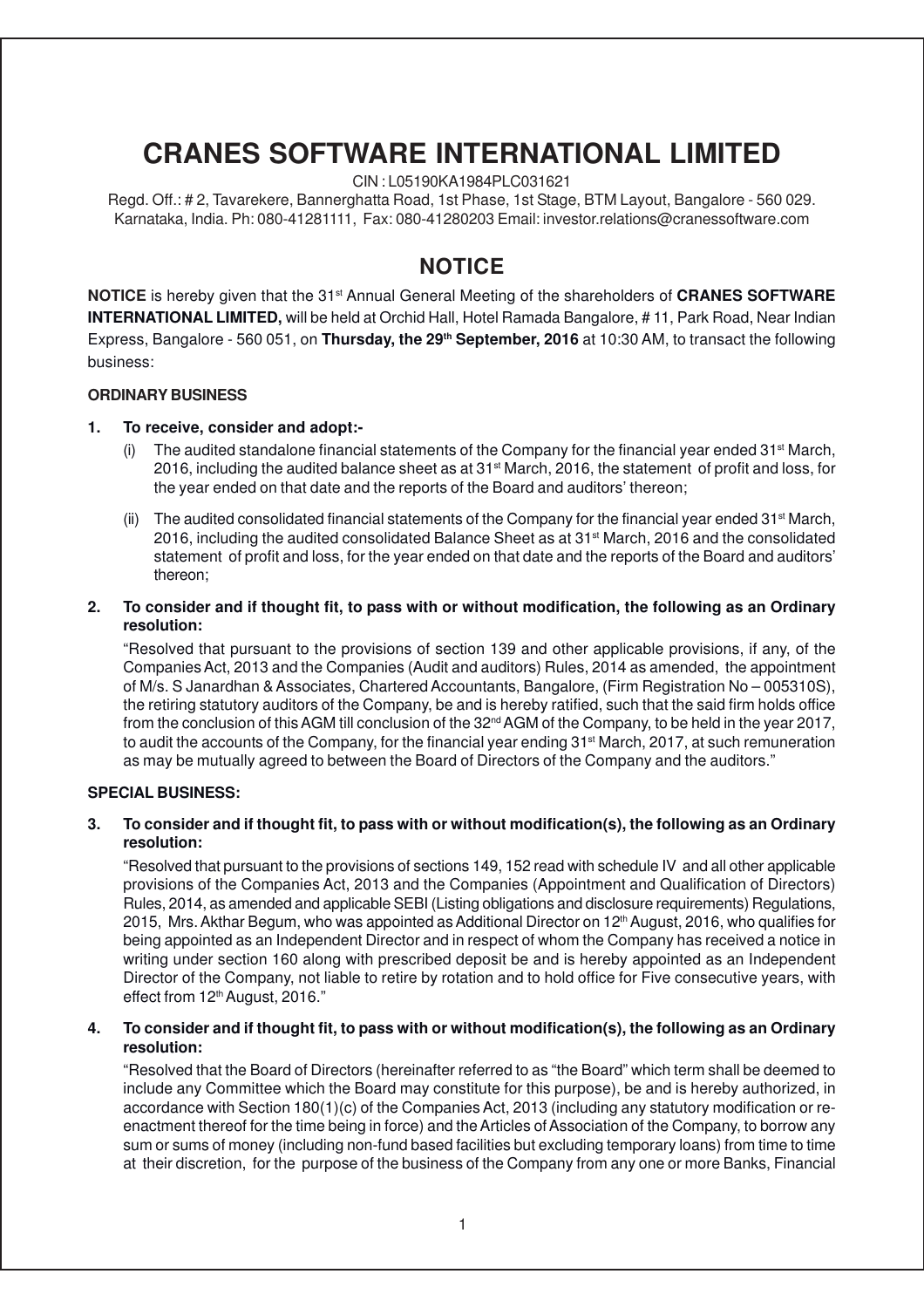

Institutions and other persons, firms, bodies corporate, related parties, notwithstanding that the monies to be borrowed together with the monies already borrowed by the Company (apart from temporary loans obtained from the Company's Bankers in the ordinary course of business) may, at any time, exceed the aggregate of the paid up share capital of the Company and its free reserves that is to say reserves not set apart for any specific purposes) provided that the total borrowings shall not at any time exceed in the aggregate an amount of Rs. 1,500.00 Crores (Rupees one thousand five hundred crores only) and that the Board of Directors be and is hereby empowered and authorized to arrange or fix the terms and conditions of all such monies to be borrowed from time to time as to interest, repayment, security or otherwise as they may, in their absolute discretion, think fit."

"Resolved further that for the purpose of giving effect to this resolution, the Board be and is hereby authorized to do all such acts, deeds, matters and things as it may in its absolute discretion deem necessary, proper, or desirable and to settle any question, difficulty, doubt that may arise in respect of the borrowing(s) aforesaid and further to do all such acts, deeds, and things and to execute all documents and writings as may be necessary, proper, desirable or expedient in this regard."

### **5. To consider and if thought fit, to pass with or without modification(s), the following as an Ordinary resolution:**

"Resolved that pursuant to the provisions of Section 180(1)(a) of the Companies Act, 2013, consent of the members of the company be and is hereby accorded to the Board of Directors of the Company to create such charges, mortgages and hypothecations, in addition to the existing charges, mortgages and hypothecations created by the Company, on such movable and immovable properties, both present and future, and in such manner as the Board may deem fit, provided that the total amount of loan together with interest thereon, additional interest, compound interest, liquidated damages, commitment charges, premia on prepayment or on redemption, costs, charges, expenses and all other moneys payable by the company in respect of the said loans, shall not at any time exceed the limit of Rs. 1,500.00 Crores (Rupees one thousand five hundred crores only)."

"Resolved further that for the purpose of giving effect to the above resolution, the Board of Directors be and is hereby authorized and empowered to finalize, settle and execute any such formal contract, agreements, documents, deeds, indemnities, guarantees or other legal undertakings as may be required and do all such acts, deeds, matters and things, as it may in its absolute discretion deem necessary, proper or desirable and to settle any question, difficulty or doubt that may arise in regard to creating mortgages / charges as aforesaid."

### **6. To consider and if thought fit, to pass with or without modification(s), the following as an Ordinary resolution:**

"Resolved that pursuant to the provisions of Section 188 and other applicable provisions, if any, of the Companies Act, 2013 read with rules framed thereunder (including any statutory modification(s) or reenactments thereof for the time being in force) and the provisions of Securities and Exchange Board of India (Listing Obligations and Disclosure Requirements) Regulations, 2015(as amended from time to time), consent of the shareholders of the Company be and is hereby accorded to the Company, for entering into following related party transaction(s) with various parties to the extent of the maximum amounts in any financial year, stated against respective nature of transactions as provided below: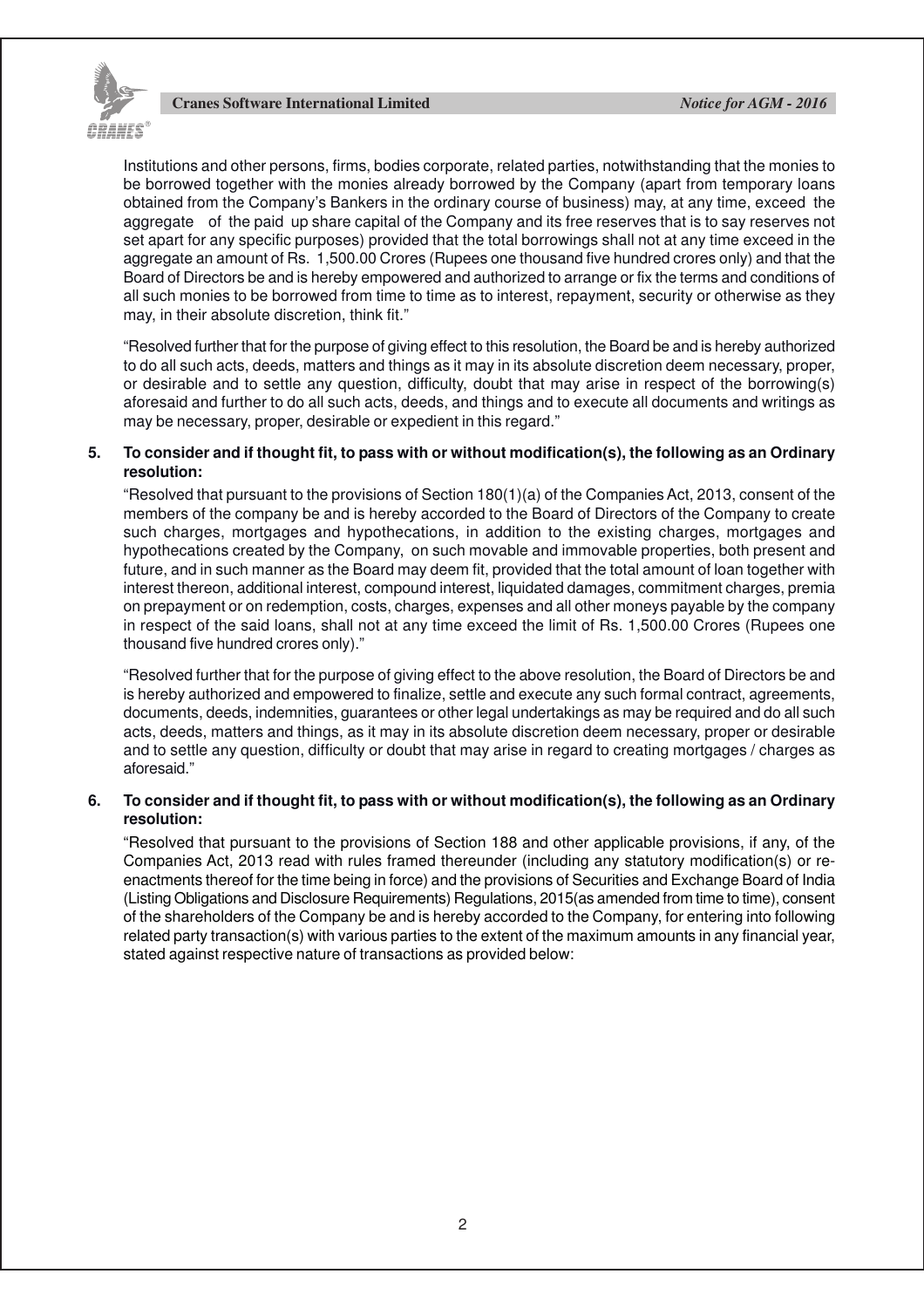|          | Name of the related party             | Nature of<br>transactions as per<br>section 188 of the<br><b>Companies Act,</b><br>2013 | <b>Name of Director</b><br>or Key Managerial<br>Personnel who is<br>related, if any | Nature of<br>Relationship  | <b>Material terms and</b><br>particulars of the<br>contract or arrange-<br>ment | <b>Monetary</b><br>Value (Rs.<br>In lakhs) | Any other<br>information<br>relevant or<br>important<br>for the members<br>to take decision<br>on the proposed<br>resolution |                                              |  |  |
|----------|---------------------------------------|-----------------------------------------------------------------------------------------|-------------------------------------------------------------------------------------|----------------------------|---------------------------------------------------------------------------------|--------------------------------------------|------------------------------------------------------------------------------------------------------------------------------|----------------------------------------------|--|--|
|          | Systat Software Inc                   | Sale of goods                                                                           | <b>NA</b>                                                                           | <b>Direct Subsidiary</b>   | As Agreed between parties                                                       | 403.63                                     | <b>NIL</b>                                                                                                                   |                                              |  |  |
|          | <b>Systat Software Gmbh</b>           | Sale of goods                                                                           | <b>NA</b>                                                                           | <b>Direct Subsidiary</b>   | As Agreed between parties                                                       | 144.53                                     | <b>NIL</b>                                                                                                                   |                                              |  |  |
|          | Systat Software UK Ltd                | Sale of goods                                                                           | <b>NA</b>                                                                           | <b>Indirect Subsidiary</b> | As Agreed between parties                                                       | 96.28                                      | <b>NIL</b>                                                                                                                   | <b>Cranes Software International Limited</b> |  |  |
|          | Systat Software Gmbh                  | Interest received                                                                       | <b>NA</b>                                                                           | <b>Direct Subsidiary</b>   | As Agreed between parties                                                       | 35.11                                      | <b>NIL</b>                                                                                                                   |                                              |  |  |
|          | <b>Proland Software Pvt Ltd</b>       | Loan Given                                                                              | <b>Wholetime Director</b>                                                           | <b>Direct Subsidiary</b>   | As Agreed between parties                                                       | 4.61                                       | <b>NIL</b>                                                                                                                   |                                              |  |  |
|          | Systat Software Inc                   | <b>Trade Receivables</b>                                                                | <b>NA</b>                                                                           | <b>Direct Subsidiary</b>   | As Agreed between parties                                                       | 8,283.86                                   | <b>NIL</b>                                                                                                                   |                                              |  |  |
|          | Systat Software GmbH                  | <b>Trade Receivables</b>                                                                | <b>NA</b>                                                                           | <b>Direct Subsidiary</b>   | As Agreed between parties                                                       | 175.18                                     | <b>NIL</b>                                                                                                                   |                                              |  |  |
|          | <b>Proland Software Pvt Ltd</b>       |                                                                                         | Trade Receivables   Wholetime Director                                              | <b>Direct Subsidiary</b>   | As Agreed between parties                                                       | 13.35                                      | <b>NIL</b>                                                                                                                   |                                              |  |  |
| $\omega$ | Dunn Solutions Group Inc              | <b>Trade Receivables</b>                                                                | <b>NA</b>                                                                           | <b>Indirect Subsidiary</b> | As Agreed between parties                                                       | 145.63                                     | <b>NIL</b>                                                                                                                   |                                              |  |  |
|          | Analytix Systems Pvt Ltd              | Payable                                                                                 | <b>Wholetime Director</b>                                                           | <b>Direct Subsidiary</b>   | As Agreed between parties                                                       | 460.79                                     | <b>NIL</b>                                                                                                                   |                                              |  |  |
|          | <b>Cubeware Gmbh</b>                  | Payable                                                                                 | <b>NA</b>                                                                           | <b>Indirect Subsidiary</b> | As Agreed between parties                                                       | 38.36                                      | <b>NIL</b>                                                                                                                   |                                              |  |  |
|          | Engineering Technology Associates Inc | Payable                                                                                 | <b>NA</b>                                                                           | <b>Indirect Subsidiary</b> | As Agreed between parties                                                       | 7.08                                       | <b>NIL</b>                                                                                                                   |                                              |  |  |
|          | Caravel Info Systems Pvt Ltd          | Payable                                                                                 | <b>Wholetime Director</b>                                                           | <b>Direct Subsidiary</b>   | As Agreed between parties                                                       | 469.79                                     | <b>NIL</b>                                                                                                                   |                                              |  |  |
|          | <b>Tilak Autotech Pvt Ltd</b>         | Payable                                                                                 | <b>Wholetime Director</b>                                                           | <b>Direct Subsidiary</b>   | As Agreed between parties                                                       | 73.23                                      | <b>NIL</b>                                                                                                                   |                                              |  |  |
|          | Systat Software Asia Pacific Ltd      | Payable                                                                                 | <b>Wholetime Director</b>                                                           | <b>Direct Subsidiary</b>   | As Agreed between parties                                                       | 52.94                                      | <b>NIL</b>                                                                                                                   | Notice for AGM - 2016                        |  |  |
|          | <b>Cranes Software Inc</b>            | Receivable                                                                              | <b>NA</b>                                                                           | <b>Direct Subsidiary</b>   | As Agreed between parties                                                       | 3,090.59                                   | <b>NIL</b>                                                                                                                   |                                              |  |  |
|          | Cranes Software International Pte Ltd | Receivable                                                                              | <b>NA</b>                                                                           | <b>Direct Subsidiary</b>   | As Agreed between parties                                                       | 1,546.03                                   | <b>NIL</b>                                                                                                                   |                                              |  |  |
|          | <b>Proland Software Pvt Ltd</b>       | Receivable                                                                              | <b>Wholetime Director</b>                                                           | <b>Direct Subsidiary</b>   | As Agreed between parties                                                       | 449.46                                     | <b>NIL</b>                                                                                                                   |                                              |  |  |
|          | Systat Software GmbH                  | Receivable                                                                              | <b>NA</b>                                                                           | <b>Direct Subsidiary</b>   | As Agreed between parties                                                       | 7,255.56                                   | <b>NIL</b>                                                                                                                   |                                              |  |  |
|          | <b>Systat Softwares Inc</b>           | Receivable                                                                              | <b>NA</b>                                                                           | <b>Direct Subsidiary</b>   | As Agreed between parties                                                       | 8,660.83                                   | <b>NIL</b>                                                                                                                   |                                              |  |  |
|          | Systat Software UK Ltd                | Receivable                                                                              | <b>NA</b>                                                                           | <b>Indirect Subsidiary</b> | As Agreed between parties                                                       | 216.56                                     | <b>NIL</b>                                                                                                                   |                                              |  |  |
|          | Dunn Solutions Groups Inc             | Receivable                                                                              | <b>NA</b>                                                                           | <b>Indirect Subsidiary</b> | As Agreed between parties                                                       | 46.43                                      | <b>NIL</b>                                                                                                                   | sp.                                          |  |  |

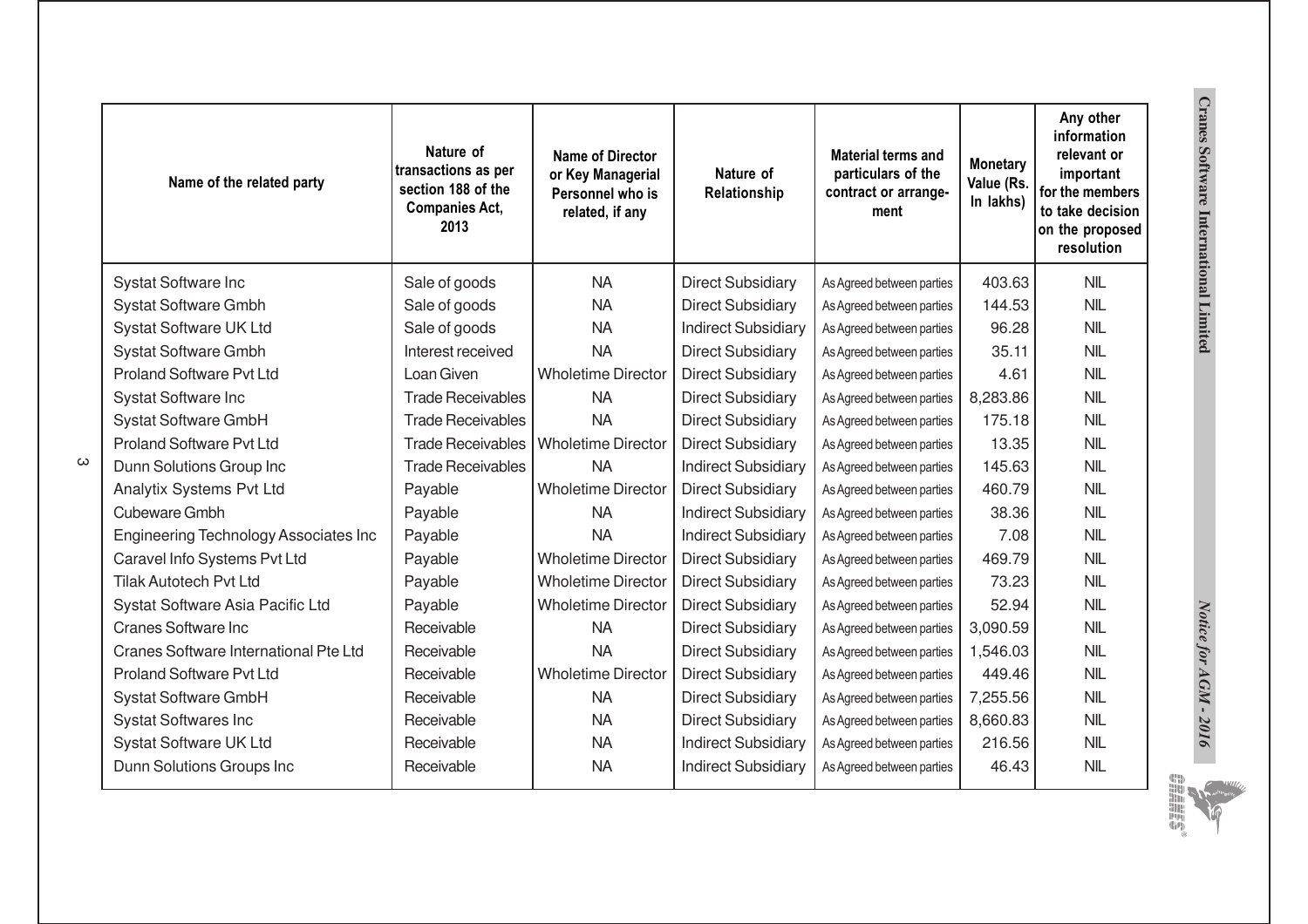

"Resolved further that the Board of Directors of the Company (the **"Board"**, which term shall be deemed to include its "Committee of Directors"), be and is hereby authorized to do or cause to be done all such acts, matters, deeds and things and to settle any questions, difficulties or doubts that may arise with regard to any transactions with related parties and execute such agreements, documents and writings and to make such filings, as may be necessary or desirable for the purpose of giving effect to this resolution."

### **7. To consider and if thought fit, to pass with or without modification(s), the following as a Special resolution:**

"Resolved that the Board of Directors (hereinafter referred to as "the Board" which term shall be deemed to include any Committee which the Board may constitute for this purpose), be and is hereby authorized, in accordance with Section 186(3) of the Companies Act, 2013, read with rule 13 of the companies (Meetings of Board and its powers) Rules, 2014 (including any statutory modification or re-enactment thereof for the time being in force) and the Articles of Association of the Company, to lend, give guarantees or invest from time to time at their discretion, for the purpose of the business of the Company to any person, firms, bodies corporate, related parties, notwithstanding that the aggregate of the monies to be lent together with guarantees and investments may at any time, exceed 60% of the paid up share capital of the Company and its free reserves that is to say reserves not set apart for any specific purposes) or 100% of the free reserves whichever is higher, provided that the total loans, guarantees and investments together shall not at any time exceed in the aggregate an amount of Rs. 500.00 Crores (Rupees five hundred crores only) and that the Board of Directors be and is hereby empowered and authorized to arrange or fix the terms and conditions of all such monies to be lent from time to time as to interest, repayment, security or otherwise as they may, in their absolute discretion, think fit."

"Resolved further that for the purpose of giving effect to this resolution, the Board be and is hereby authorized to do all such acts, deeds, matters and things as it may in its absolute discretion deem necessary, proper, or desirable and to settle any question, difficulty, doubt that may arise in respect of the lending / guarantees / investments aforesaid and further to do all such acts, deeds, and things and to execute all documents and writings as may be necessary, proper, desirable or expedient in this regard."

> **By Order of the Board of Directors For Cranes Software International Limited**

**Bengaluru CS P Phaneendra 12th August, 2016 Company Secretary**

### **NOTES :**

- 1. A MEMBER ENTITLED TO ATTEND AND VOTE IS ENTITLED TO APPOINT A PROXY TO ATTEND AND VOTE, INSTEAD OF HIMSELF / HERSELF AND THE PROXY NEED NOT BE A MEMBER. A PERSON CAN ACTAS A PROXY ON BEHALF OF MEMBERS UPTO AND NOT EXCEEDING FIFTYAND HOLDING IN THE AGGREGATE NOT MORE THAN TEN PERCENT OF THE TOTAL SHARE CAPITAL OF THE COMPANY. FURTHER,A MEMBER HOLDING MORE THAN TEN PERCENT OF THE TOTAL SHARE CAPITAL OF THE COMPANY CARRYING VOTING RIGHTS MAY APPOINT A SINGLE PERSON AS PROXY AND SUCH PERSON SHALL NOT ACT AS PROXY FOR ANY OTHER PERSON OR MEMBER. THE INSTRUMENT APPOINTING PROXY MUST BE DEPOSITED AT THE REGISTERED OFFICE OF THE COMPANY NOT LESS THAN 48 HOURS BEFORE THE TIME OF HOLDING THE MEETING.
- 2. During the period beginning 24 hours before the time fixed for the commencement of the meeting and ending with the conclusion of the meeting, members would be entitled to inspect the proxies lodged, at any time during the business hours of the Company, provided not less than 3 days written notice is given to the Company.
- 3. Explanatory statement pursuant to section 102 of the Companies Act, 2013 forms part of this notice.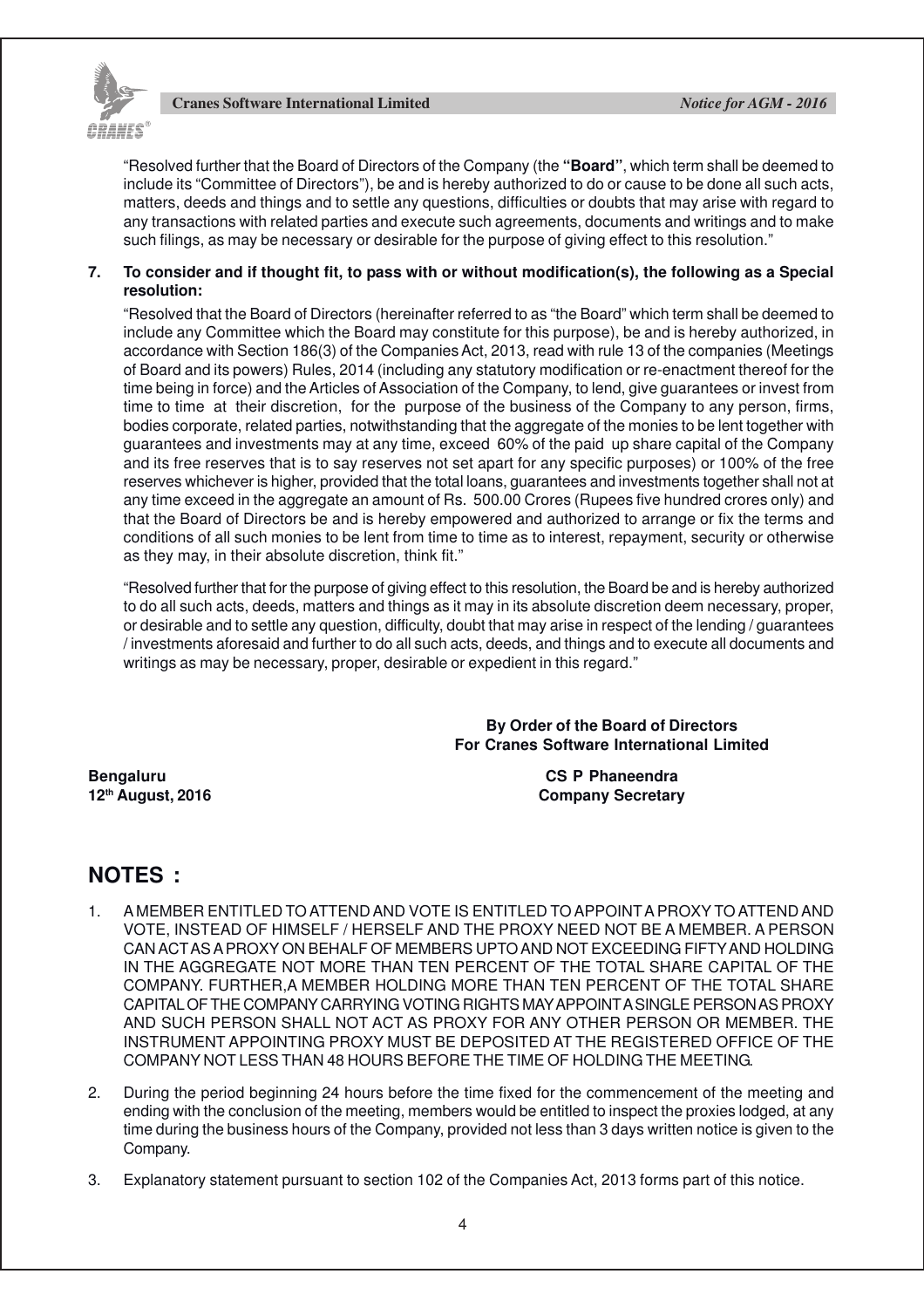

- 4. Brief details of the director, who is seeking reappointment is annexed hereto as per requirements of regulation 36(3) of the SEBI Listing Regulations, 2015.
- 5. The Securities and Exchange Board of India (SEBI) has mandated the submission of Permanent Account Number (PAN) by every person dealing in securities market. Members holding shares in electronic form are, therefore, requested to submit the PAN to their depository participants with whom they are maintaining their demat accounts. Members holding shares in physical form can submit their PAN details to the Company or Integrated Enterprises India Private Limited.
- 6. In terms of section 101 and 136 of the Companies Act, 2013 read together with the rules made thereunder, the listed companies may send the notice of annual general meeting and the annual report, including financial statements, board report etc., by electronic mode. The Company is accordingly forwarding soft copies of the above referred documents to all those members, who have registered their email ids with their respective depository participants or with the share transfer agent of the Company.
- 7. Members / proxies are requested to bring the attendance slip / proxy form duly filled and signed for attending the meeting. Proxies are requested to bring their identity proof at the meeting for the purpose of identification.
- **8. The instructions for Share holder for voting electronically are as under:-**
	- (i) The voting period begins on 26<sup>th</sup> September, 2016, at 9:00 AM and ends on 28<sup>th</sup> September, 2016, at 5:00 PM. During this period shareholders' of the Company, holding shares either in physical form or in dematerialized form, as on the cut-off date (record date) of  $23<sup>rd</sup>$  September, 2016, may cast their vote electronically. The e-voting module shall be disabled by CDSL for voting thereafter.
	- (ii) The shareholders should log on to the e-voting website www.evotingindia.com.
	- (iii) Click on Shareholders.
	- (iv) Now Enter your User ID
		- For CDSL: 16 digits beneficiary ID,
		- For NSDL: 8 Character DP ID followed by 8 Digits Client ID,
		- Members holding shares in Physical Form should enter Folio Number registered with the Company.
	- (v) Next enter the Image Verification as displayed and Click on Login.
	- (vi) If you are holding shares in demat form and had logged on to www.evotingindia.com and voted on an earlier voting of any company, then your existing password is to be used.
	- (vii) If you are a first time user follow the steps fiven below:
	- (viii) After entering these details appropriately, click on "SUBMIT" tab.

|                                                 | For Members holding shares in Demat Form and Physical Form                                                                                                                                                                                                                     |  |
|-------------------------------------------------|--------------------------------------------------------------------------------------------------------------------------------------------------------------------------------------------------------------------------------------------------------------------------------|--|
| <b>PAN</b>                                      | Enter your 10 digit alpha-numeric PAN issued by Income Tax Department<br>(Applicable for both demat shareholders as well as physical shareholders)                                                                                                                             |  |
|                                                 | Members who have not updated their PAN with the Company/Depository<br>Participant are requested to use the first two letters of their name and the 8 digits<br>of the sequence number in the PAN field.                                                                        |  |
|                                                 | In case the sequence number is less than 8 digits enter the applicable number of<br>0's before the number after the first two characters of the name in CAPITAL<br>letters. Eg. If your name is Ramesh Kumar with sequence number 1 then enter<br>RA00000001 in the PAN field. |  |
| Dividend Bank Details<br>OR Date of Birth (DOB) | Enter the Dividend Bank Details or Date of Birth (in dd/mm/yyyy format) as<br>recorded in your demat account or in the company records in order to login.                                                                                                                      |  |
|                                                 | If both the details are not recorded with the depository or company please enter<br>the member id / folio number in the Dividend Bank details field as mentioned in<br>instruction (iv).                                                                                       |  |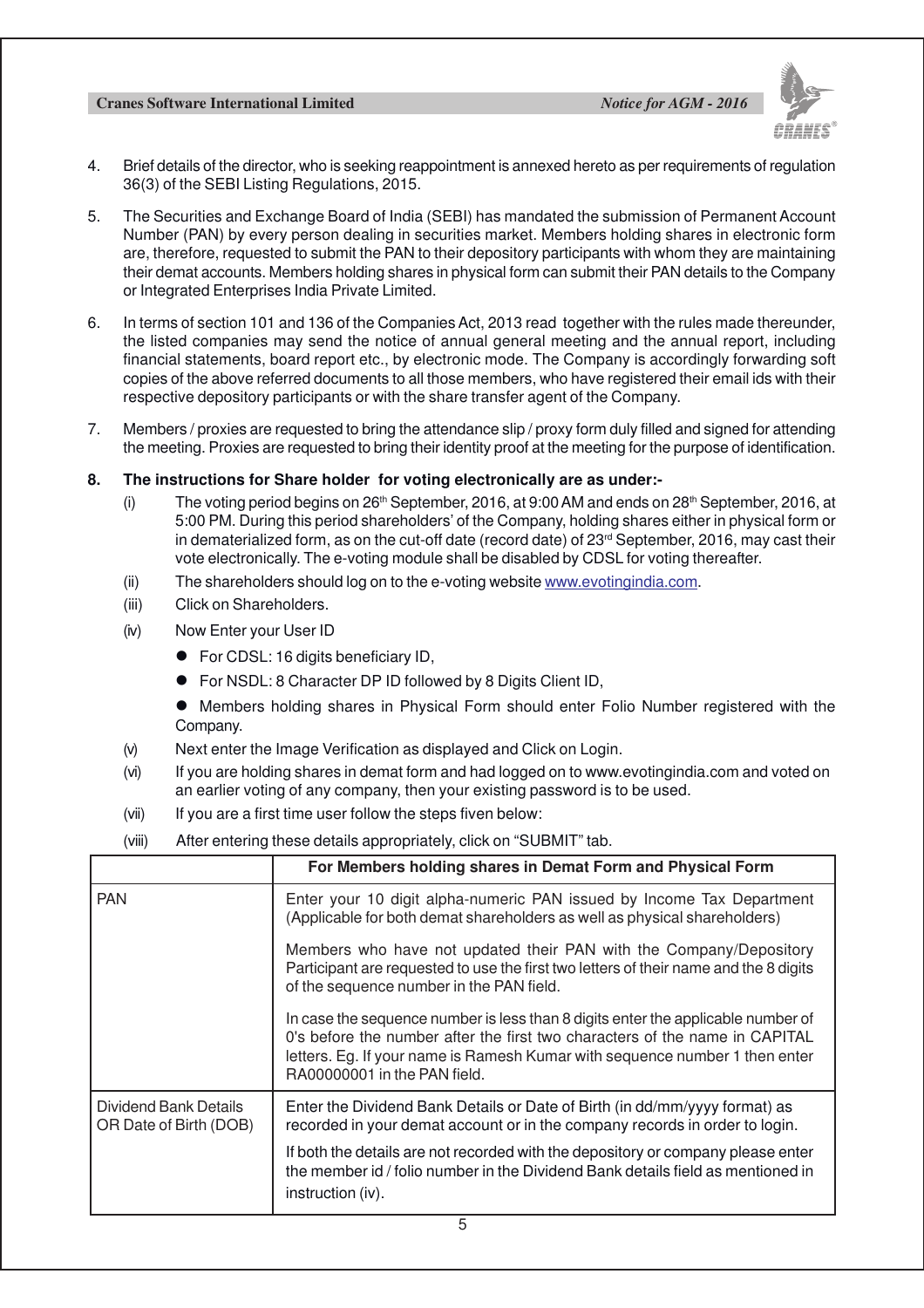

- (ix) Members holding shares in physical form will then directly reach the Company selection screen. However, members holding shares in demat form will now reach 'Password Creation' menu wherein they are required to mandatorily enter their login password in the new password field. Kindly note that this password is to be also used by the demat holders for voting for resolutions of any other company on which they are eligible to vote, provided that company opts for e-voting through CDSL platform. It is strongly recommended not to share your password with any other person and take utmost care to keep your password confidential.
- (x) For Members holding shares in physical form, the details can be used only for e-voting on the resolutions contained in this Notice.
- (xi) Click on the EVSN for the relevant <Company Name> on which you choose to vote.
- (xii) On the voting page, you will see "RESOLUTION DESCRIPTION" and against the same the option "YES/NO" for voting. Select the option YES or NO as desired. The option YES implies that you assent to the Resolution and option NO implies that you dissent to the Resolution.
- (xiii) Click on the "RESOLUTIONS FILE LINK" if you wish to view the entire Resolution details.
- (xiv) After selecting the resolution you have decided to vote on, click on "SUBMIT". A confirmation box will be displayed. If you wish to confirm your vote, click on "OK", else to change your vote, click on "CANCEL" and accordingly modify your vote.
- (xv) Once you "CONFIRM" your vote on the resolution, you will not be allowed to modify your vote.
- (xvi) You can also take a print of the votes cast by clicking on "Click here to print" option on the Voting page.
- (xvii) If a demat account holder has forgotten the login password then Enter the User ID and the image verification code and click on Forgot Password & enter the details as prompted by the system.
- (xviii) Shareholders can also cast their vote using CDSL's mobile app m-Voting available for android based mobiles. The m-Voting app can be downloaded from Google Play Store. Please follow the instructions as prompted by the mobile app while voting on your mobile.

#### **(xix) Note for Non – Individual Shareholders and Custodians**

- l Non-Individual shareholders (i.e. other than Individuals, HUF, NRI etc.) and Custodian are required to log on to www.evotingindia.com and register themselves as Corporates.
- l A scanned copy of the Registration Form bearing the stamp and sign of the entity should be emailed to helpdesk.evoting@cdslindia.com.
- After receiving the login details a Compliance User should be created using the admin login and password. The Compliance User would be able to link the account(s) for which they wish to vote on.
- The list of accounts linked in the login should be mailed to helpdesk.evoting@cdslindia.com and on approval of the accounts they would be able to cast their vote.
- l A scanned copy of the Board Resolution and Power of Attorney (POA) which they have issued in favour of the Custodian, if any, should be uploaded in PDF format in the system for the scrutinizer to verify the same.
- **(xx) In case you have any queries or issues regarding e-voting, you may refer the Frequently Asked Questions ("FAQs") and e-voting manual available at www.evotingindia.com, under help section or write an email to helpdesk.evoting@cdslindia.com.**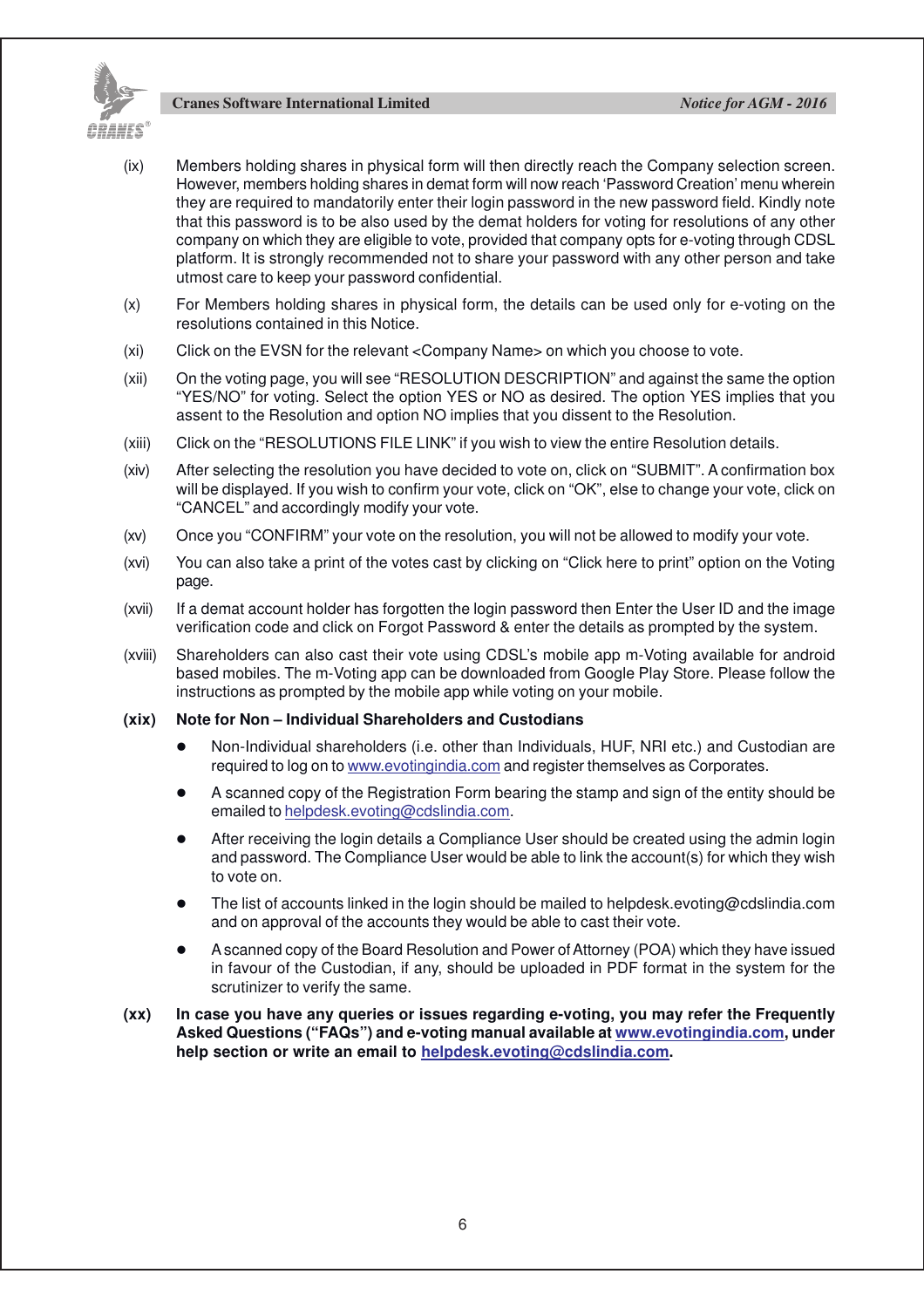

### **ANNEXURE TO THE NOTICE**

### **Statement of material facts pursuant to section 102(1) of the Companies Act, 2013 :**

#### **Item # 3:**

Section 149(4) of the Companies Act, 2013, requires all listed companies to appoint Independent Directors. Mrs. Akthar Begum was appointed as Additional Director, by the Board, at its meeting held on 12<sup>th</sup> August, 2016. She will hold office until the date of the next Annual General Meeting, which is to be held on 29<sup>th</sup> September, 2016. Mrs. Akthar Begum is a Lawyer by profession and in view of her vast professional experience, the Board proposes to appoint her as an Independent Director, under the said section and applicable regulations of the SEBI (Listing obligations and disclosure requirements) Regulations, 2015, to hold office for Five consecutive years, not liable to retire by rotation, with effect from  $12<sup>th</sup>$  August, 2016. The Company has received a notice in writing from a shareholder along with prescribed deposit of Rs. 1,00,000/- proposing the appointment of Mrs. Akthar Begum, as Independent Director, as required under the provisions of section 160 of the Act. The Company has received necessary consent and declaration of compliance with the criteria for appointment as Independent Director, from Mrs. Akthar Begum. A brief profile of Mrs. Akthar Begum as required under SEBI (Listing obligations and disclosure requirements) Regulations, 2015, is provided in this notice.

Mrs. Akthar Begum may be deemed to be interested in this resolution proposed at item #3 of the notice, save and accept as above, none of the above directors, key managerial personnel of the Company or their relatives is directly or indirectly concerned or interested in the said resolution.

Letter of appointment of Mrs. Akthar Begum setting out the terms and conditions are available for inspection of the members at the Registered Office of the Company.

### **Item # 4:**

Under the provisions of section 180(1)(c) of the Companies Act, 2013, a Company may borrow in excess of the aggregate of its paid-up share capital and free reserves (apart from temporary loans), only with the consent of the shareholders, by way of an ordinary resolution. The Company had earlier passed an ordinary resolution under section 293(1)(d) of the Companies Act, 1956. The Ministry of Corporate Affairs by a notification informed that the resolution for borrowing powers would be valid only for one year. Therefore, this resolution is being proposed once again.

None of the directors / relatives of directors, key managerial personnel is directly or indirectly interested financially or otherwise, in the proposed resolution.

#### **Item # 5:**

Under the provisions of section 180(1)(a) of the Companies Act, 2013, a Company may sell, lease or otherwise dispose of the whole or substantially the whole of the undertaking of the Company, only with the consent of the shareholders, by way of an ordinary resolution. Mortgaging or charging the movable / immovable properties of a Company, may be deemed to be a disposal of the undertaking, substantially or otherwise. The Company had earlier passed an ordinary resolution under section 293(1)(a) of the Companies Act, 1956. The Ministry of Corporate Affairs by a notification informed that the resolution for borrowing powers would be valid only for one year. Therefore, this resolution is being proposed once again.

None of the directors / relatives of directors, key managerial personnel is directly or indirectly interested financially or otherwise, in the proposed resolution.

#### **Item #6:**

The Securities and Exchange Board of India (Listing Obligations and Disclosure Requirements) Regulations, 2015 ("SEBI Regulations") provides for obtaining approval of the shareholders for entering into material related party transactions as provided therein. Further, in terms of the provisions of section 188(1) of the Companies Act, 2013 read with rules framed thereunder, for entering into related party transactions where the transaction value exceed the thresholds prescribed, prior approval of the shareholders by way of an Ordinary Resolution is required.

Accordingly, in terms of the provisions of the SEBI Regulations and the Companies Act, 2013, approval of the shareholders of the Company is being sought by way of an Ordinary Resolution set out at item No. 6 of this notice.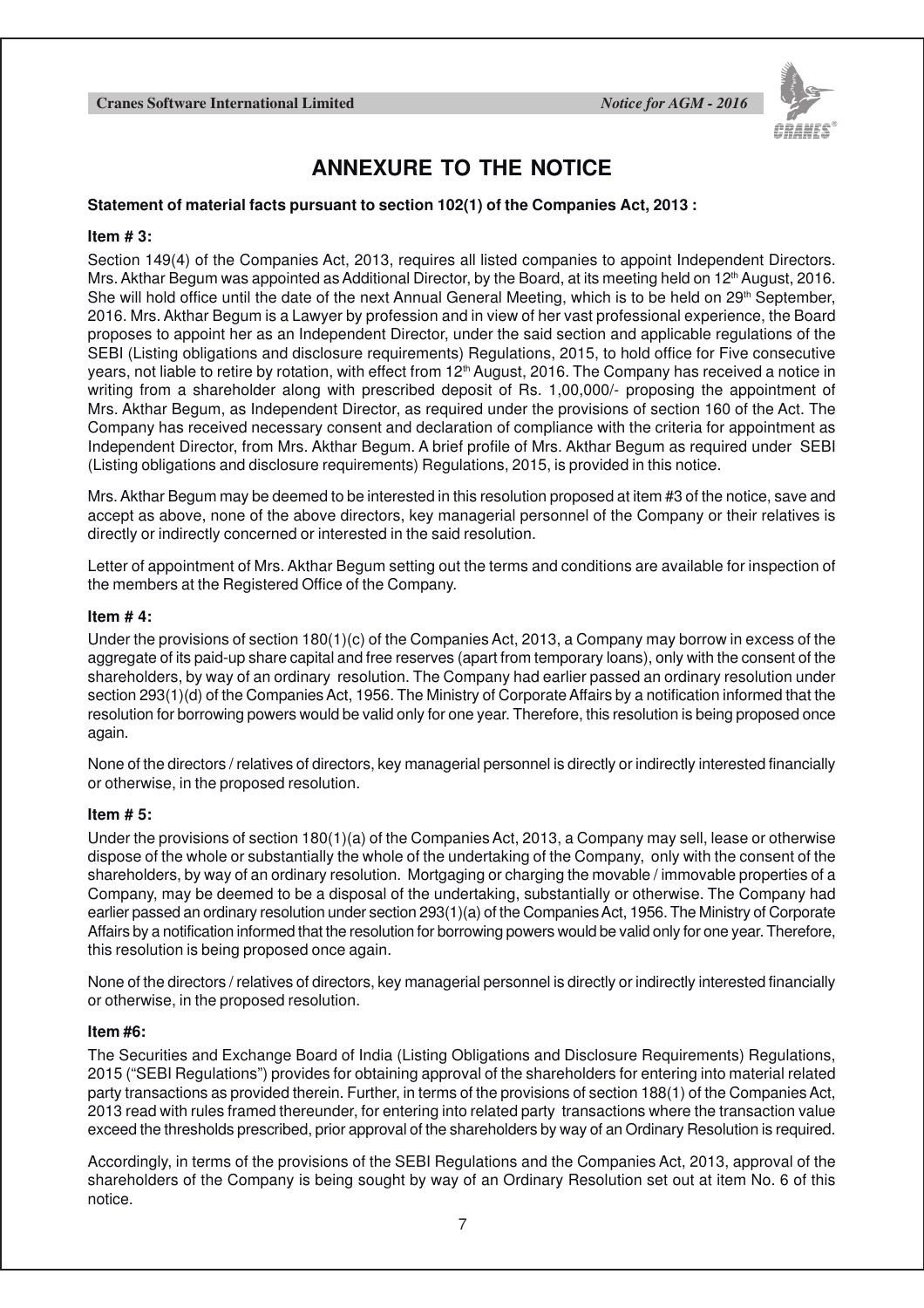Pursuant to the requirements prescribed under the Companies (Meetings of the Board and its Powers) Rules, 2014, as amended from time to time, the detailsin relation to the transactions with related parties, are as under:



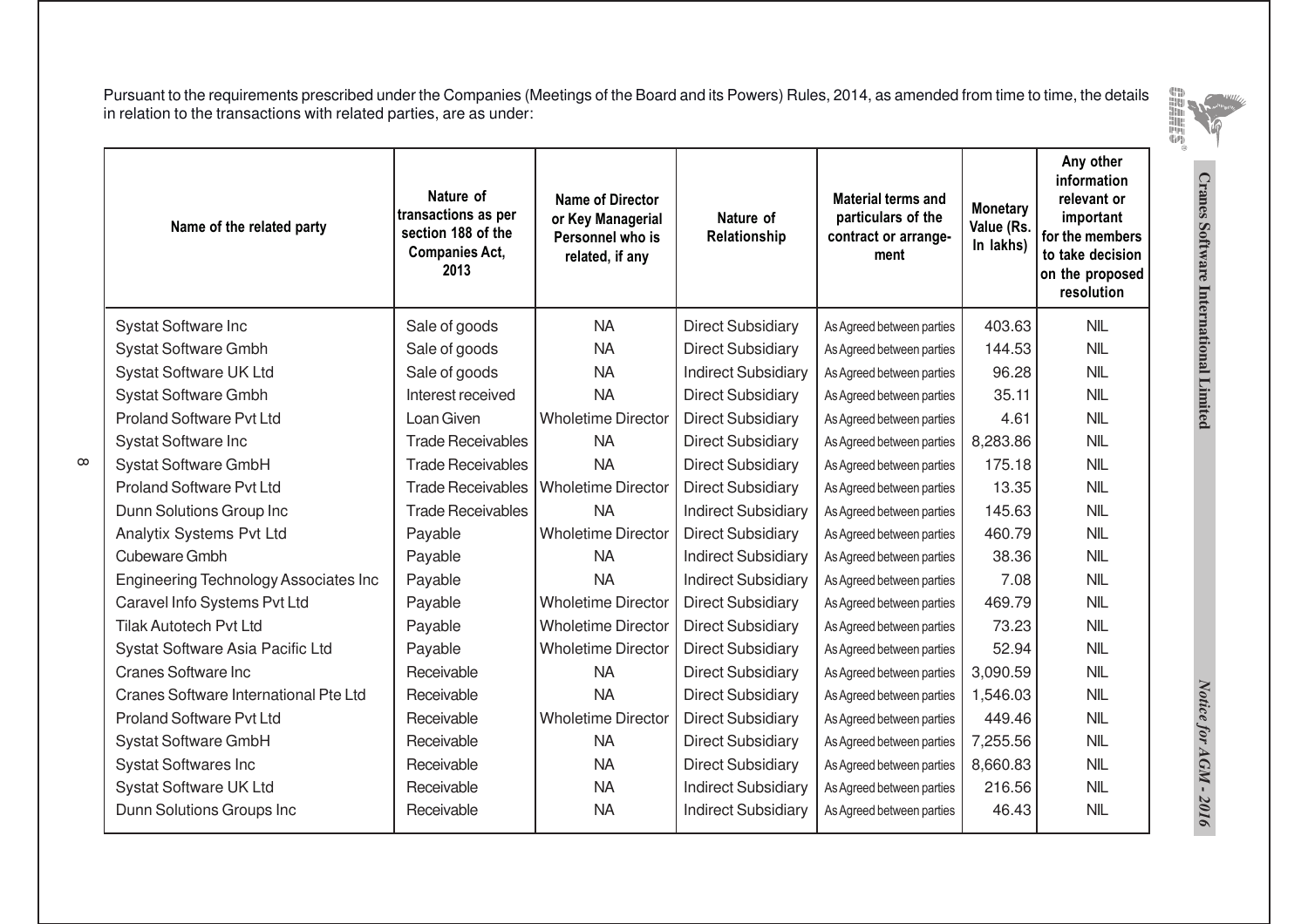

### **Item #7:**

Section 186 of the Companies Act, 2013 read with (Meetings of Board and its powers) Rules, 2014, prescribes that no Company can directly or indirectly give loans / guarantees / security or invest in other securities beyond 60% of its paid-up share capital and free reserves or 100% of its free reserves, without prior approval of the shareholders, of the Company by way of a special resolution. Since the aggregate of loans / advances / investments may have exceeded the said limits, this resolution is being proposed for approval of the shareholders, by way of abundant caution.

None of the directors / relatives of directors, key managerial personnel is directly or indirectly interested financially or otherwise, in the proposed resolution.

> **By Order of the Board of Directors For Cranes Software International Limited**

**Bengaluru CS P Phaneendra**

**12th August, 2016 Company Secretary**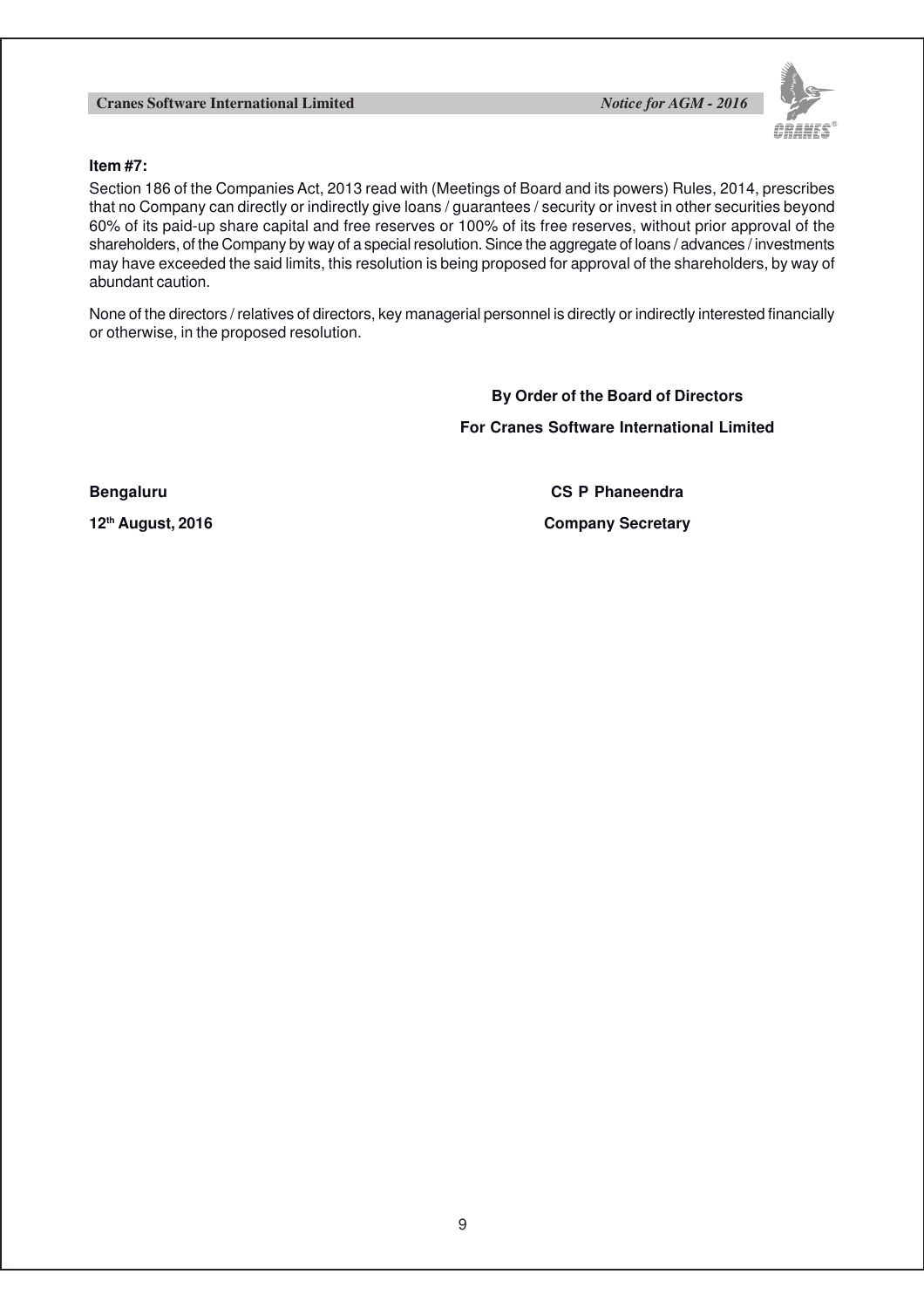

**Disclosure relating to Directors seeking appointment / re-appointment pursuant to Regulation 36(3) of SEBI (Listing Obligations & Disclosure Requirements) Regulations, 2015 and Secretarial Standards on General Meetings:**

| <b>Name of Director</b>                                                                                                 | <b>Akthar Begum</b>                    |  |  |
|-------------------------------------------------------------------------------------------------------------------------|----------------------------------------|--|--|
| Date of Birth / Age                                                                                                     | 26 <sup>th</sup> July, 1957 / 59 years |  |  |
| Date of First appointment                                                                                               | 12 <sup>th</sup> August, 2016          |  |  |
| Expertise in specific General Functional Area                                                                           | Law                                    |  |  |
| Qualification                                                                                                           | MA, LLB                                |  |  |
| Shareholding in the Company                                                                                             | Nil                                    |  |  |
| No. of Board Meetings attended during the financial<br>year 2015-16                                                     | Nil                                    |  |  |
| List of outside Directorships held (Public Limited<br>Companies)                                                        | Nil                                    |  |  |
| Chairman / Member of the committee of the Board<br>of Directors of the Company                                          | Nil                                    |  |  |
| Chairman / Member of the Committee of Directors<br>of other Public Limited Companies in which he /<br>she is a Director | Nil                                    |  |  |
| a) Audit Committee                                                                                                      | Nil                                    |  |  |
| b) Stakeholders Relationship Committee                                                                                  | Nil                                    |  |  |

**By Order of the Board of Directors**

### **For Cranes Software International Limited**

**Bengaluru CS P Phaneendra**<br> **CS P Phaneendra**<br> **CS P Phaneendra**<br> **COMPANE COMPANES 12th August, 2016 Company Secretary**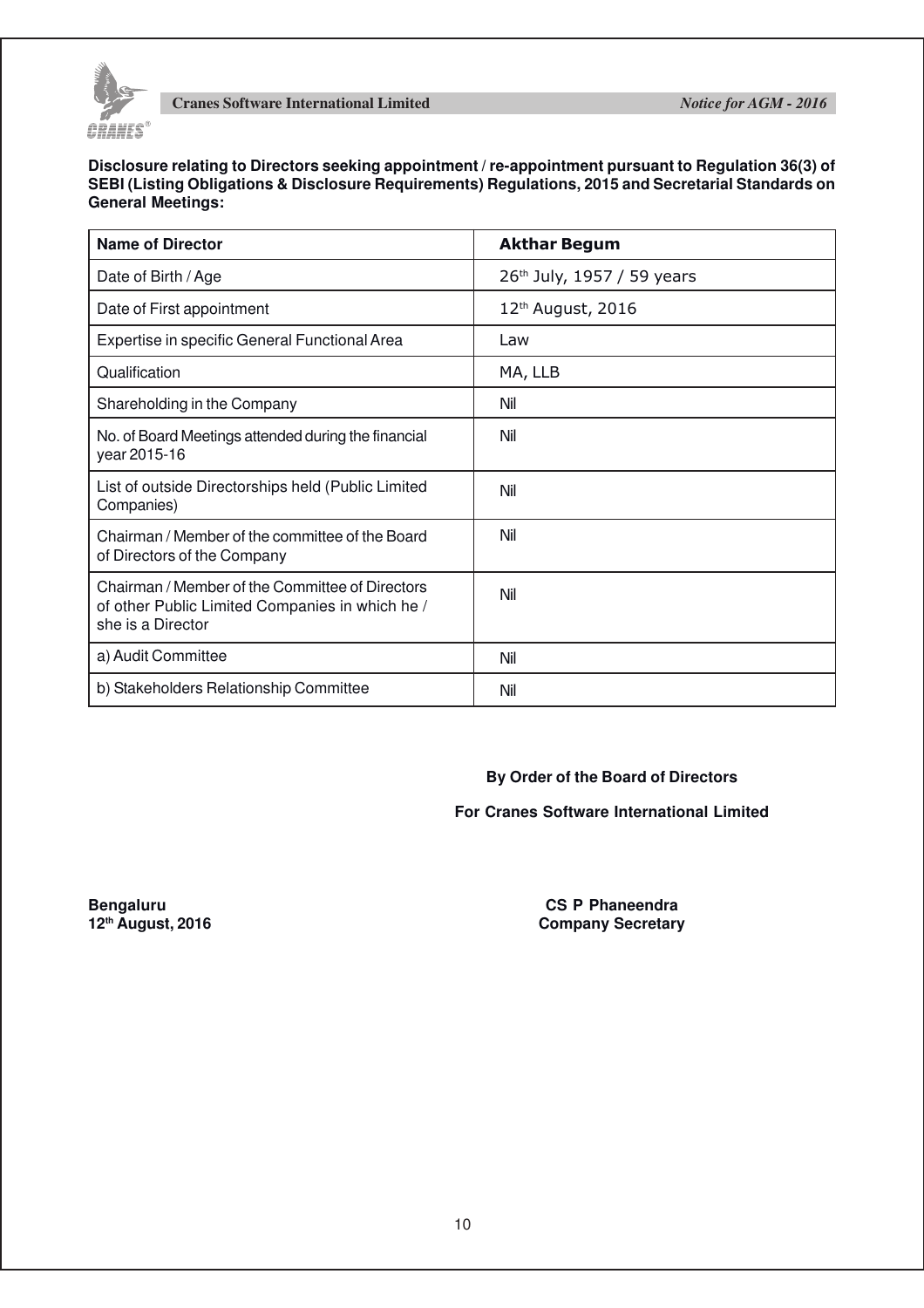

| <b>CRANES SOFTWARE INTERNATIONAL LIMITED</b><br>CIN: L05190KA1984PLC031621<br>Regd. Off.: #2, Tavarekere, Bannerghatta Road, 1st Phase, 1st Stage, BTM Layout, Bangalore - 560 029.<br>Karnataka, India. Ph: 080-41281111, Fax: 080-41280203 Email: investor.relations@cranessoftware.com |                                                                                                                                        |  |                                                                                                                  |  |  |  |  |
|-------------------------------------------------------------------------------------------------------------------------------------------------------------------------------------------------------------------------------------------------------------------------------------------|----------------------------------------------------------------------------------------------------------------------------------------|--|------------------------------------------------------------------------------------------------------------------|--|--|--|--|
| Form No. MGT - 11<br><b>Proxy form</b>                                                                                                                                                                                                                                                    |                                                                                                                                        |  |                                                                                                                  |  |  |  |  |
|                                                                                                                                                                                                                                                                                           | [Pursuant to section 105(6) of the Companies Act, 2013 and rule 19(3) of the Companies (Management and<br>Administration) Rules, 2014] |  |                                                                                                                  |  |  |  |  |
| <b>CIN</b><br>:L05190KA1984PLC031621                                                                                                                                                                                                                                                      |                                                                                                                                        |  |                                                                                                                  |  |  |  |  |
| Name of the Company                                                                                                                                                                                                                                                                       |                                                                                                                                        |  | : Cranes Software International Limited                                                                          |  |  |  |  |
| Registered office                                                                                                                                                                                                                                                                         |                                                                                                                                        |  | : # 2, Tavarekere, Bannerghatta Road, 1st Phase, 1st STage, BTM Layout,<br>Bangalore - 560 029, Karnataka, India |  |  |  |  |
|                                                                                                                                                                                                                                                                                           | Name of the member (s)                                                                                                                 |  |                                                                                                                  |  |  |  |  |
| Registered address                                                                                                                                                                                                                                                                        |                                                                                                                                        |  |                                                                                                                  |  |  |  |  |
| E-mail ID                                                                                                                                                                                                                                                                                 |                                                                                                                                        |  |                                                                                                                  |  |  |  |  |
| Folio No. / Client ID                                                                                                                                                                                                                                                                     |                                                                                                                                        |  |                                                                                                                  |  |  |  |  |
| DP ID                                                                                                                                                                                                                                                                                     |                                                                                                                                        |  |                                                                                                                  |  |  |  |  |
|                                                                                                                                                                                                                                                                                           |                                                                                                                                        |  |                                                                                                                  |  |  |  |  |
|                                                                                                                                                                                                                                                                                           |                                                                                                                                        |  |                                                                                                                  |  |  |  |  |
| Name<br>1.                                                                                                                                                                                                                                                                                |                                                                                                                                        |  |                                                                                                                  |  |  |  |  |
|                                                                                                                                                                                                                                                                                           | Address                                                                                                                                |  |                                                                                                                  |  |  |  |  |
|                                                                                                                                                                                                                                                                                           | Email ID                                                                                                                               |  |                                                                                                                  |  |  |  |  |
|                                                                                                                                                                                                                                                                                           |                                                                                                                                        |  |                                                                                                                  |  |  |  |  |
|                                                                                                                                                                                                                                                                                           |                                                                                                                                        |  |                                                                                                                  |  |  |  |  |
| Name<br>2.                                                                                                                                                                                                                                                                                |                                                                                                                                        |  |                                                                                                                  |  |  |  |  |
|                                                                                                                                                                                                                                                                                           | Address                                                                                                                                |  |                                                                                                                  |  |  |  |  |
|                                                                                                                                                                                                                                                                                           |                                                                                                                                        |  |                                                                                                                  |  |  |  |  |
|                                                                                                                                                                                                                                                                                           |                                                                                                                                        |  |                                                                                                                  |  |  |  |  |
|                                                                                                                                                                                                                                                                                           |                                                                                                                                        |  |                                                                                                                  |  |  |  |  |
| Name<br>3.                                                                                                                                                                                                                                                                                |                                                                                                                                        |  |                                                                                                                  |  |  |  |  |
|                                                                                                                                                                                                                                                                                           | Address                                                                                                                                |  |                                                                                                                  |  |  |  |  |
|                                                                                                                                                                                                                                                                                           | Email ID                                                                                                                               |  |                                                                                                                  |  |  |  |  |
|                                                                                                                                                                                                                                                                                           |                                                                                                                                        |  |                                                                                                                  |  |  |  |  |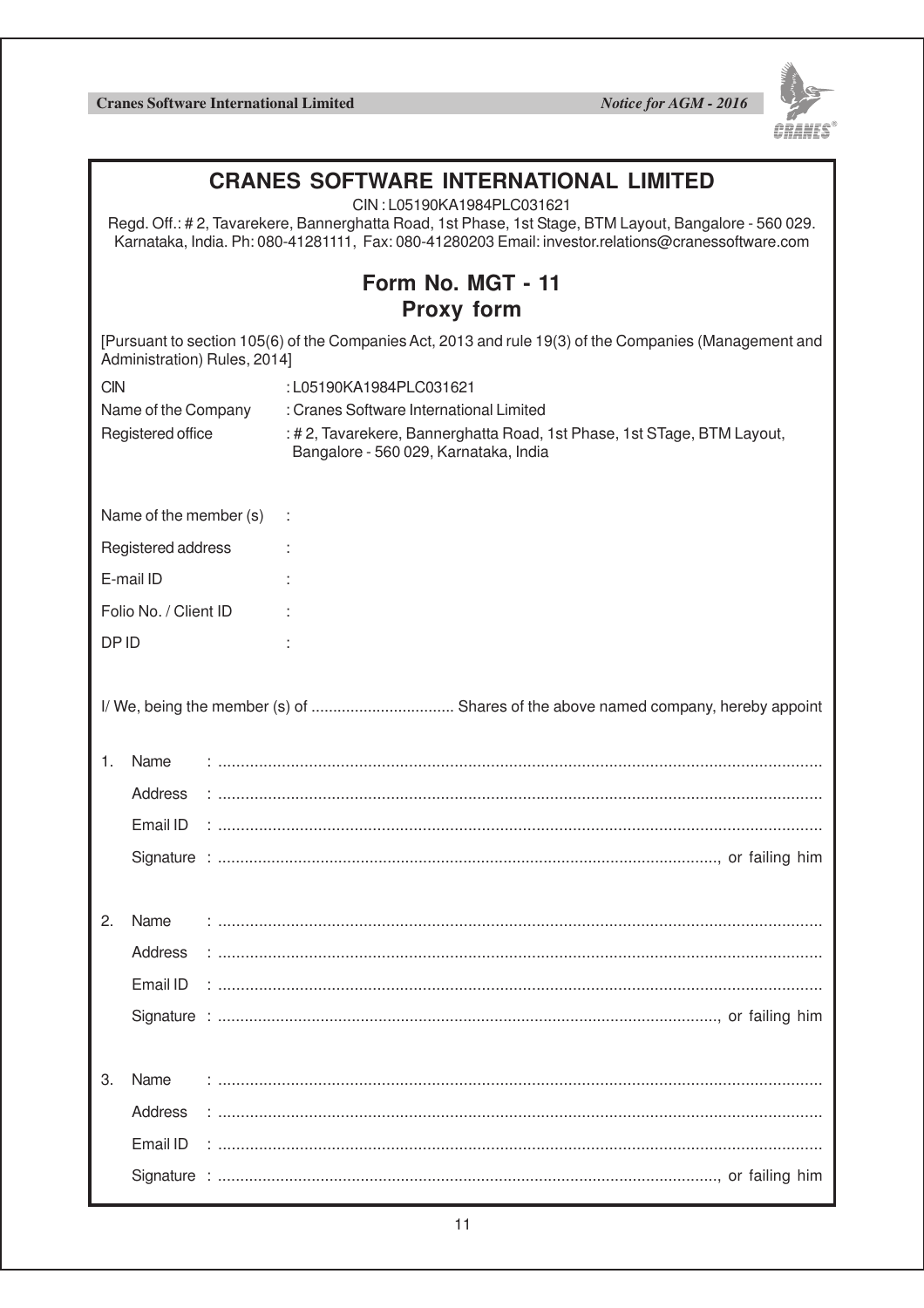

As my/our proxy to attend and vote (on a poll) for me/us and on my/our behalf at the 31st Annual General Meeting of the Company, to be held on Thursday, the 29th September, 2016 at 10:30 am at Orchid Hall, Hotel Ramada Bangalore, # 11, Park Road, Near Indian Express, Bangalore - 560 051 and at any adjournment thereof in respect of such resolutions as are indicated below:

### **Ordinary Business(es)**

- 1. (i) To adopt standalone financial statements for the year ended  $31<sup>st</sup>$  March, 2016.
	- (ii) To adopt consolidated financial statements for the year ended 31st March, 2016.
- 2. To ratify appointment of statutory auditors 2016-17.

### **Special Business(es)**

- 3. To appoint Independent Director.
- 4. To approve borrowing powers.
- 5. To approve power to create charge / mortgage.
- 6. Ratification of related party transactions.
- 7. Approval for giving loans, guarantees, security and investments (special resolution).

Signed this........................ day of ..................... 2016

Signature of shareholder

Affix **Revenue Stamp** 

Signature of Proxy holder (s)

**Note: This form of proxy in order to be effective should be duly completed and deposited at the Registered Office of the Company, not less than 48 hours before the commencement of the meeting.**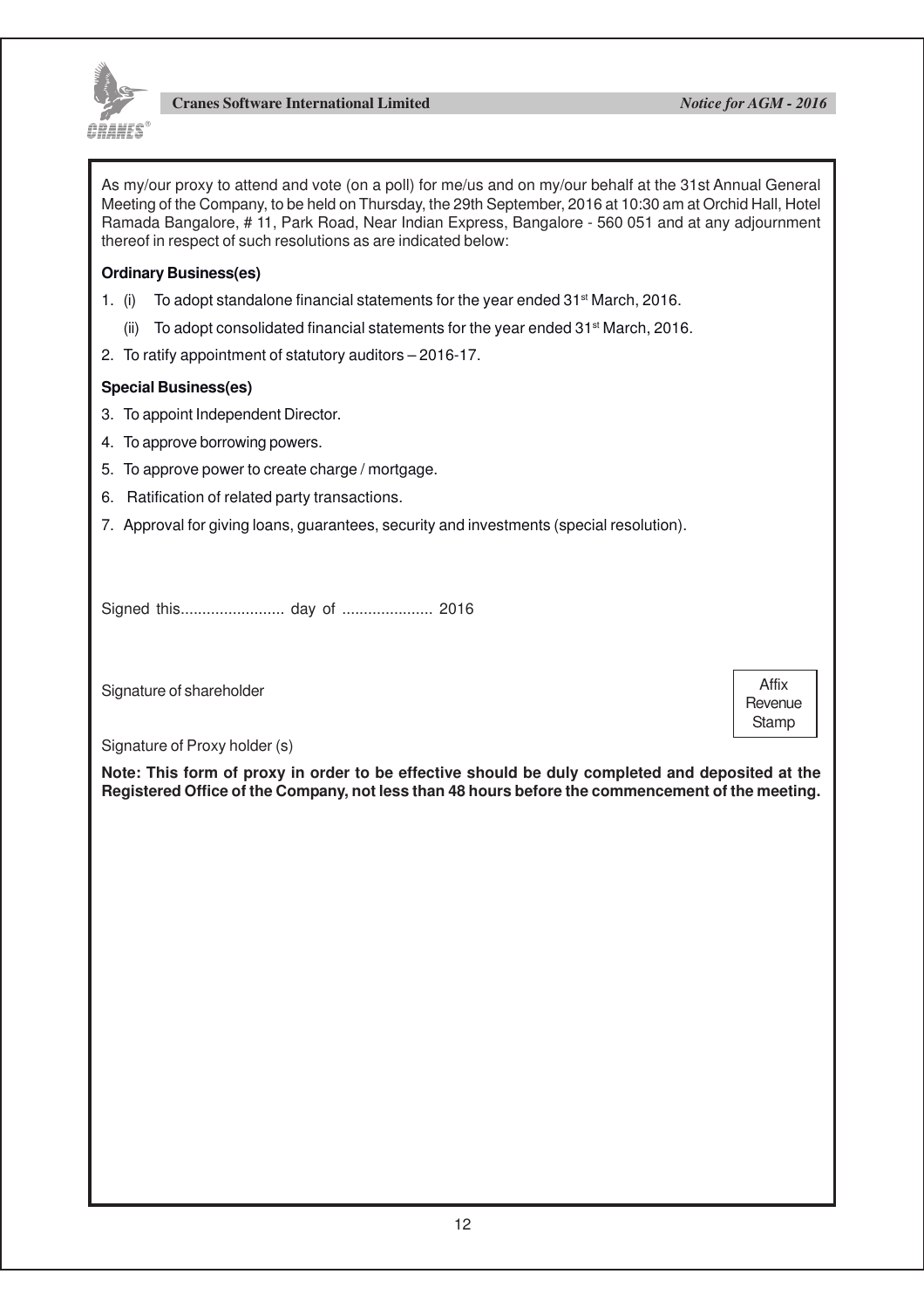

Date : 29th September, 2016 Time : 10:30 am Venue : Orchid Hall, Hotel Ramada Bangalore, # 11, Park Road, Near Indian Express, Bangalore - 560 051

### **CRANES SOFTWARE INTERNATIONAL LIMITED**

CIN : L05190KA1984PLC031621

Regd. Off.: # 2, Tavarekere, Bannerghatta Road, 1st Phase, 1st Stage, BTM Layout, Bangalore - 560 029. Karnataka, India. Ph: 080-41281111, Fax: 080-41280203 Email: investor.relations@cranessoftware.com

### **ATTENDANCE SLIP FOR ATTENDING ANNUAL GENERAL MEETING**

DP ID No. ......................................... Client ID No. ................................................

| מות חו פח | Client ID No. |
|-----------|---------------|

I Certify that I am a Member / Proxy for the members (s) of the company.

I hereby record my presence at the 31st Annual General Meeting of the Company at Orchid Hall, Hotel Ramada Bangalore, # 11, Park Road, Near India Express, Bangalore - 560 051, at 10:30 am on Thursday, 29th September, 2016.

Member's / Proxy's name in Block Letters Member's / Proxy's Signature

Note: Please fill up this attendance slip and hand it over at the entrance of the meeting hall.

\_\_\_\_\_\_\_\_\_\_\_\_\_\_\_\_\_\_\_\_\_\_\_\_\_\_\_\_\_\_\_\_\_\_\_\_ \_\_\_\_\_\_\_\_\_\_\_\_\_\_\_\_\_\_\_\_\_\_\_\_\_\_\_\_\_\_\_\_\_\_\_\_